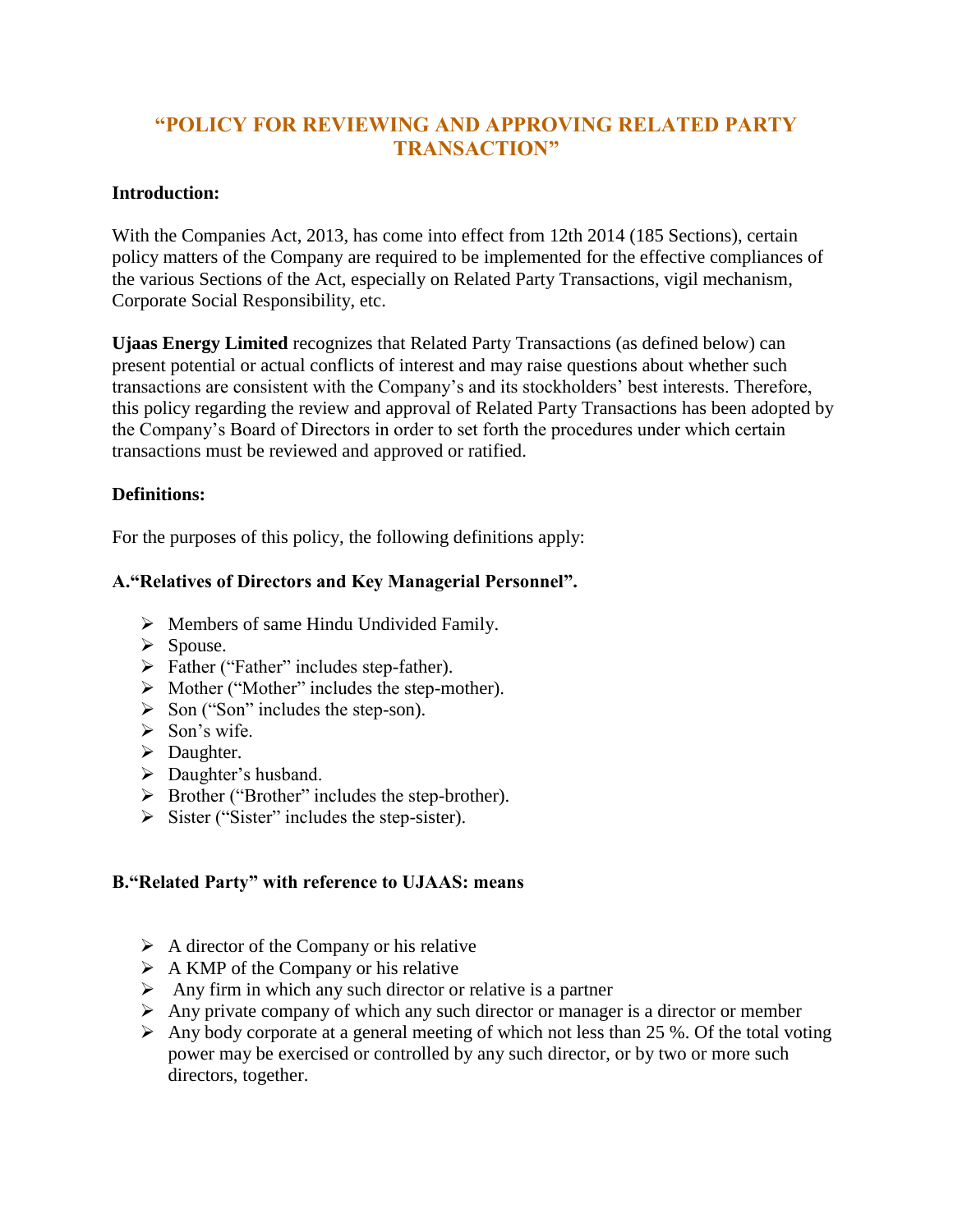### **POLICY FOR REVIEWING AND APPROVING RELATED PARTY TRANSACTION**

- Any body corporate, the Board of directors, managing director or manager, whereof is accustomed to act in accordance with the directions or instructions of the Board, or of any director or directors, of the lending company.
- A Public Company in which Director or Manager is a Director and holds along with his relatives, more than 2% of its paid-up share capital
- $\triangle$  Any company which is
	- Holding, subsidiary or an associate company of such company.
	- Subsidiary of a holding company to which it is also a subsidiary.
- A Director or KMP of holding company or his relatives with reference to a company shall be deemed to be a related party

#### **C. "Related Party Transaction": means any contract or arrangement with a related party such as:**

- $\triangleright$  Sale / purchase of goods,
- $\triangleright$  Availing or rendering of services,
- $\triangleright$  Buying / selling / leasing of property and
- $\triangleright$  Appointment of agent for purchase or sale of goods, materials, services or property
- $\triangleright$  Appointment to any office or place of profit in the company, its subsidiary company or associate Company
- Remuneration for underwriting the subscription of any securities or derivatives thereof of the

### **company.**

In which Ujaas Energy Limited, is or is proposed to be a participant and in which a Related Party has, had or

may have a direct or indirect material interest.

### **Procedures:**

\* Prior to the entry into any potential Related Party Transaction, such transaction will be reported to Ujaas's Chief Financial Officer (CFO). Any potential Related Party Transaction that is brought to Ujaas's CFO's attention is analyzed by Board members, in consultation with management and with outside consultants, as appropriate; to determine whether a) the transaction or relationship does, in fact, constitute a Related Party Transaction, requiring compliance with this policy; b) the proposed / existing transaction / contract is in the ordinary course of business; and c) at arms length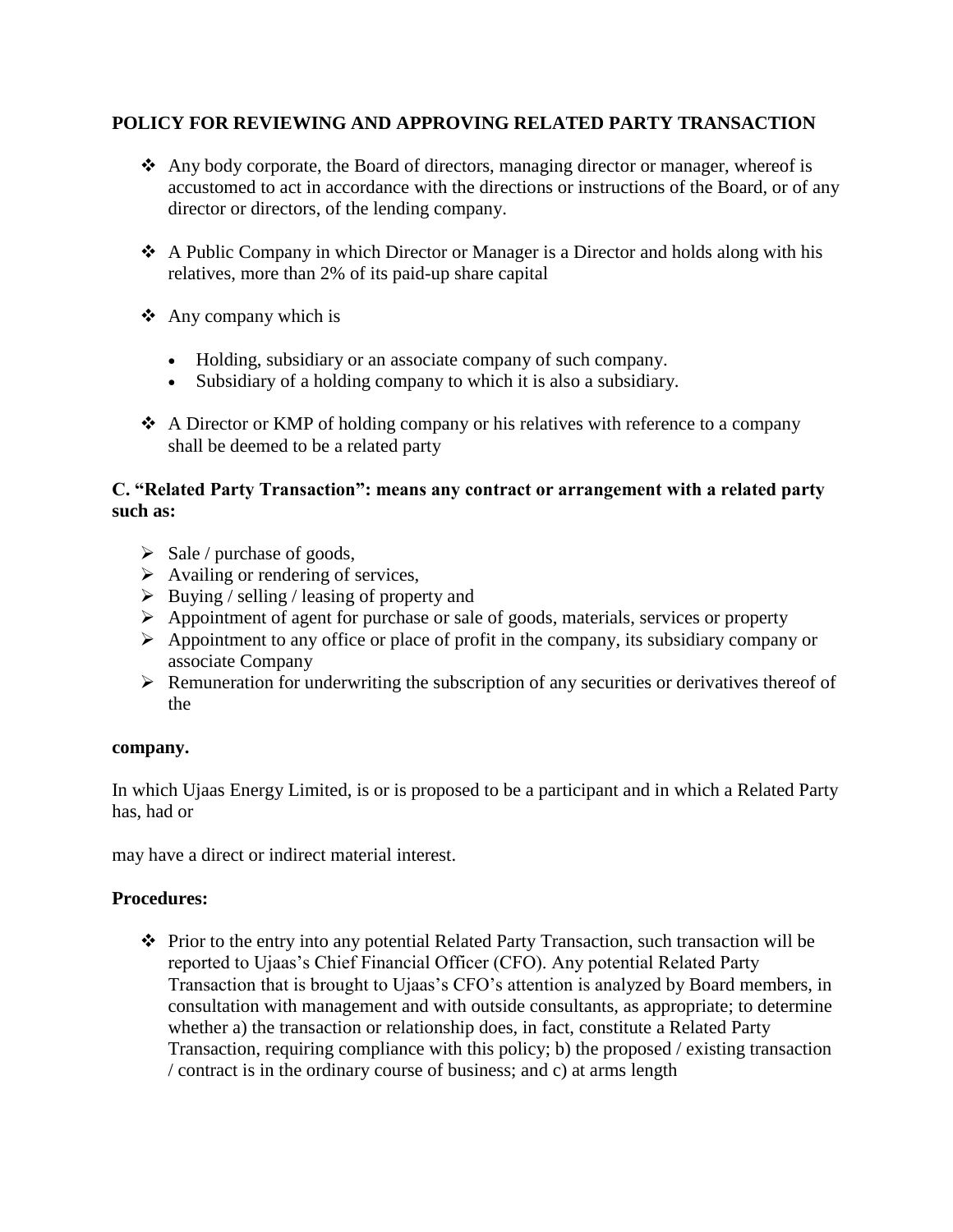- $\triangle$  Once identified by Board members & CFO, all the proposed / existing Related Party Transactions shall be reported promptly to the Audit Committee by Board of Directors, or in the event that the Board of Directors has an interest in the Related Party Transaction, the transaction shall be reported to the Audit Committee by CFO or CS of a company and vice versa for the audit committee approval.
- The Audit Committee shall be provided with the material facts of all new, existing or proposed Related Party Transactions. The Audit Committee will determine whether to refer the Related Party Transaction to the Board of Directors for consideration or; or whether to refer such transactions for prior approval by.

### POLICY FOR REVIEWING AND APPROVING RELATED PARTY TRANSACTION

Shareholders in general meeting, as the case may be.

 Upon determination, the Audit Committee will refer all Related Party Transactions requiring approval pursuant to this policy to the Board of Directors or Shareholders, as the case may be. All new Related Party Transactions (including the terms of the transaction and the business purpose of the transaction) must be either approved or disapproved by the Board of Directors; any pre-existing Related Party Transactions, if not previously reviewed, must be either ratified or rescinded or deliberated further for prior approval of shareholders, by those shareholders who are not concerned or interested or who can not be treated s a related party.

In assessing a Related Party Transaction, the Board of Directors shall consider such factors as it deems appropriate, like:

- Business reasons for Ujaas Energy Ltd. to enter into the Related Party Transaction;
- The commercial reasonableness of the terms of the Related Party Transaction;
- The materiality of the Related Party Transaction to Ujaas Energy Ltd;
- Whether the terms of the Related Party Transaction are fair to Ujaas Energy Ltd and on
- The same basis as would apply if the transaction did not involve a Related Party;
- The extent of the Related Party's interest in the Related Party Transaction;
- If applicable, the impact of the Related Party Transaction on a non-employee director's
- **Independence.**

#### **Steps for Approval:**

 A Related Party Transaction entered in its ordinary course of business and which is on arm's length basis shall be approved:

By Audit Committee of the Board approval is required as per Section 177.

As per the third proviso to sub-section (1) of section 188, any transactions entered in the ordinary course of business and on arm's length basis are exempted from the purview of this Section. Hence approval will not be needed either from Board or from shareholders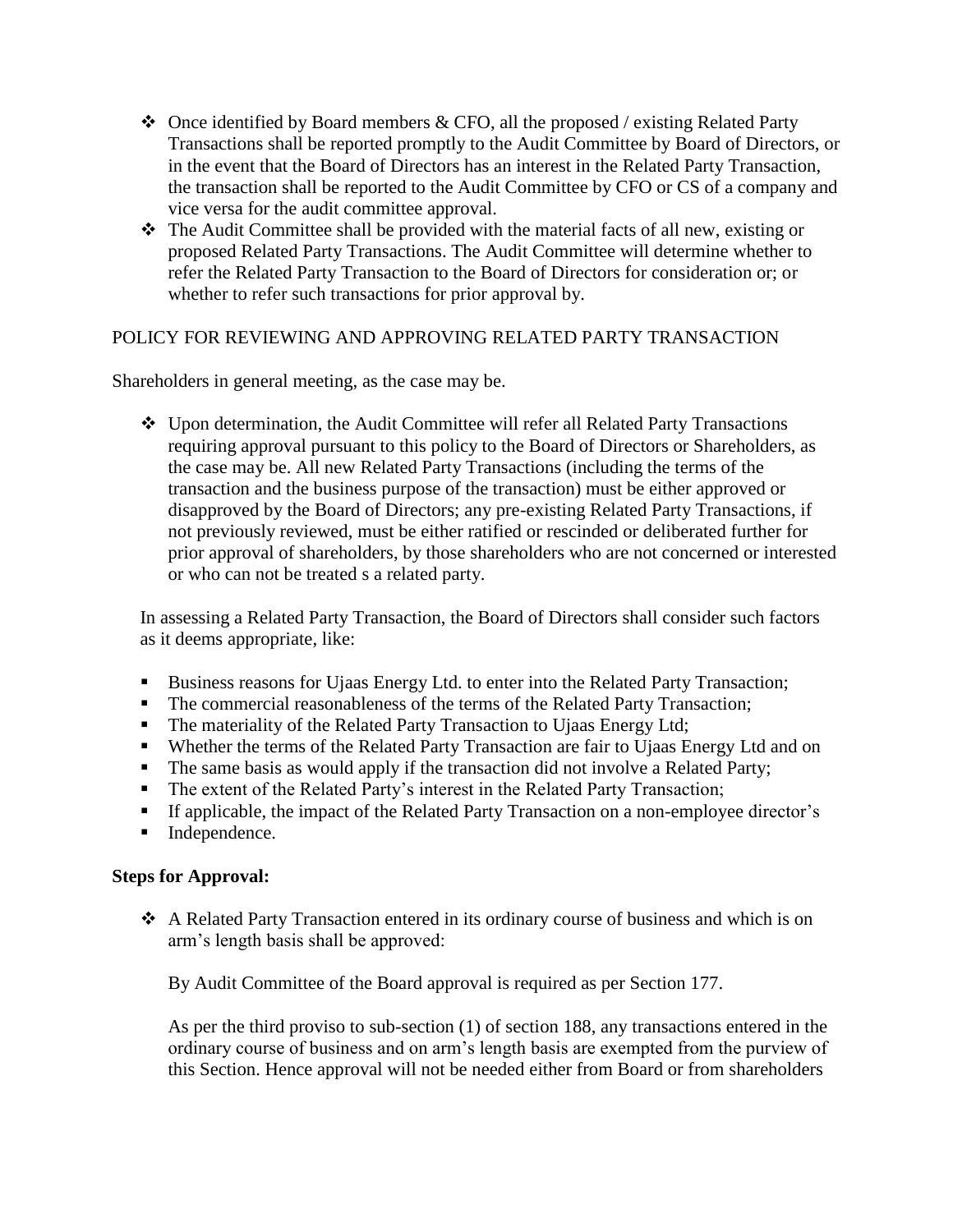for transactions which are in the ordinary course of business and on arm's length basis. Only Audit Committee approval is required as per Section 177.

 $\triangle$  Related Party Transaction, in case of company having paid up share capital not less than Ten Crores OR Transaction referred under sub-section (1) of 188 of Companies Act,2013

exceeding the threshold limit may be approved :

By Prior approval of shareholders by Special resolution at general meeting. As per sub- rule (3) of Rule 15 of the Companies (Meetings of Board and its Powers) Rules, 2014, prior approval by way of Special Resolution from the members of the Company is required for a company having a paid-up share capital of Rs.10 Crores or more.

### **POLICY FOR REVIEWING AND APPROVING RELATED PARTY TRANSACTION**

The requirement of Special Resolution when the limits specified for each related party transaction is exceeded is independent from the limit of paid-up share capital Rs.10 Crores or more.

**From the above it is clear that any related party transaction proposed to be entered by Ujaas Energy Limited, which is not in the ordinary course of business or even if it is in the ordinary course of business but not in arms length, proposed to be entered by UJAAS, irrespective of whether the threshold limit for specific transaction is crossing or not, requires prior approval by way of Special Resolution.** 

- No Interested director who is a Related Party shall be present in the evaluation or approval of any Related Party Transaction for which he or she is a Related Party, except that the director shall provide declaration concerning the Related Party Transaction to the Board of Directors and should not participate in voting or in the Board of Directors' discussions. (Interested Director means as defined in Section 2 (49) read with 174 with sub-section (2) of Section 184 viz. holds more than 2% either alone or in association with other Directors in the other body corporate or promoter, manager, CEO of that body)
- $\cdot$  In case of wholly owned subsidiary, the special resolution passed by the holding company shall be sufficient for the purpose of entering into the transactions between wholly owned subsidiary and holding company.
- \* If a Related Party Transaction will be ongoing, the Board of Directors may, after obtaining the approval of the Audit Committee, in its discretion, establish guidelines for Ujaas Energy Ltd's management to follow in its ongoing dealings with the Related Party. Thereafter, the Board of Directors shall periodically review and assess ongoing relationships with the Related Party to see that they are in compliance with the Board of Directors' guidelines.
- $\triangle$  Where any contract or arrangement is entered into by a director or any other employee, without obtaining the consent of the Board or approval by a special resolution in the general meeting under sub-section (1) of 188 of Companies Act, 2013 and if it is not ratified by the Board or, as the case may be, by the shareholders at a meeting within three months from the date on which such contract or arrangement was entered into, such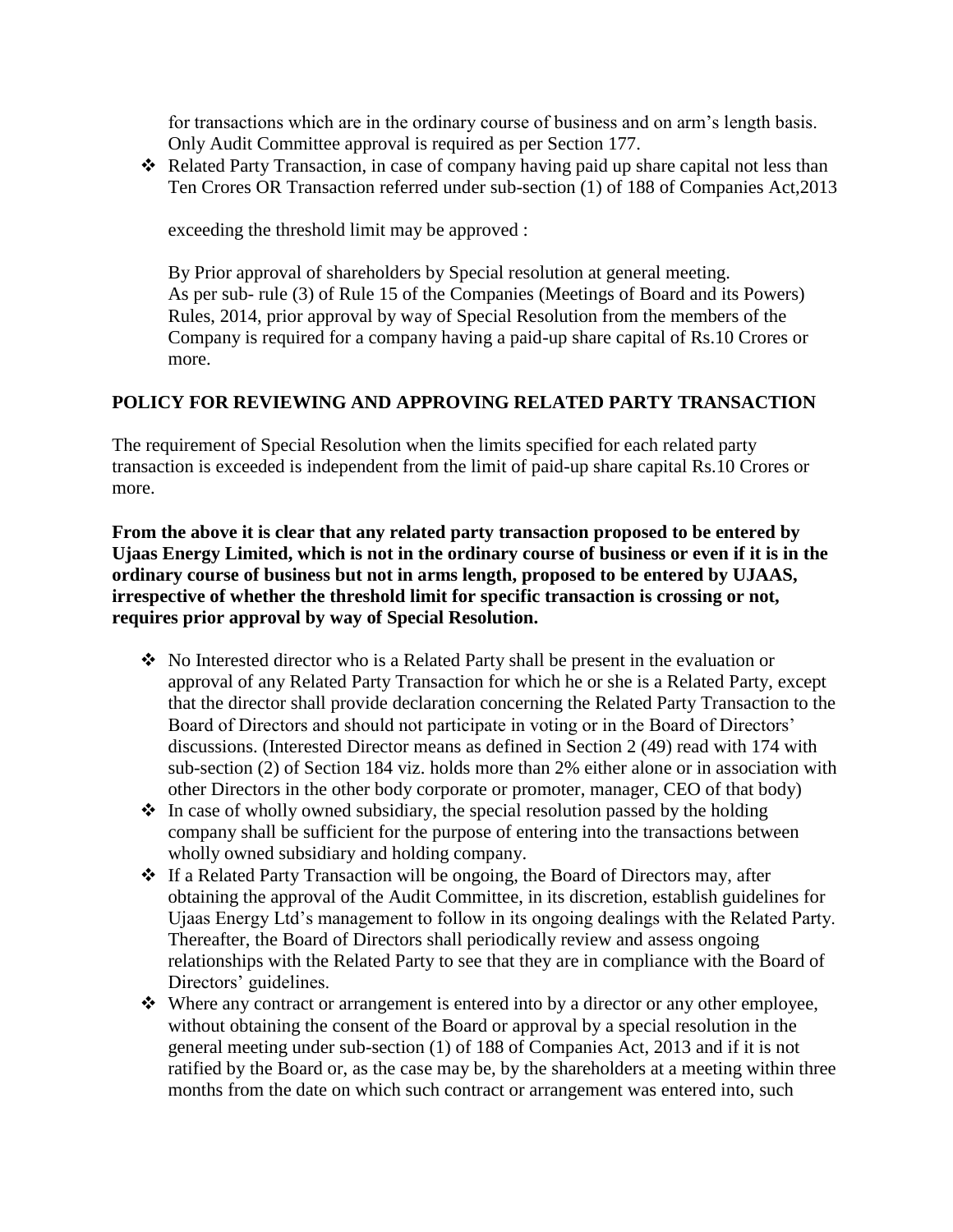contract or arrangement shall be voidable at the option of the Board and if the contract or arrangement is with a related party to any director, or is authorised by any other director, the directors concerned shall indemnify the company against any loss incurred by it.

## **TRANSACTIONS REQUIRING PRIOR APPROVAL OF THE MEMBERS OF THE COMPANY :**

Considering the Company's paid up share capital is more than Rs.10 Crore , all related party transactions, need prior approval of Audit Committee and the members, other than those meet with the concept of ordinary course of business and at arms length (need only Audit Committee's approval ).

Further, the following types of transactions will be deemed to be requiring the approval of the shareholders of the Company. The transaction value will be taken on blanket approval basis by the Board of Directors and shall be valid for one financial year:

## **POLICY FOR REVIEWING AND APPROVING RELATED PARTY TRANSACTION**

- Sale, purchase or supply of any goods or materials directly or through appointment of agents exceeding 25% of the annual turnover (Amount) as mentioned in clause (a) and clause (e) respectively of sub-section (1) of section 188 of Companies Act 2013.
- Selling or otherwise disposing of, or buying, property of any kind directly or through appointment of agents exceeding 10% of net worth ( Amount ) as mentioned in clause (b) and clause (e) respectively of sub-section (1) of section 188, Companies Act 2013.
- **Leasing of property of any kind exceeding 10% of the net worth or exceeding 10% of** turnover (Amount) as mentioned in clause (c) of sub-section (1) of section 188, Companies Act 2013.
- Availing or rendering of any services directly or through appointment of agents exceeding 10% of the net worth (Amount) as mentioned in clause (d) and clause (e) of sub-section (1) of section 188, Companies Act 2013.
- Appointment to any office or place of profit in the company, its subsidiary company or associate company at a monthly remuneration exceeding 2.5 lakh rupees as mentioned in clause (f) of sub-

section (1) of section 188 ,Companies Act 2013 or

**Remuneration for underwriting the subscription of any securities or derivatives thereof of** the company exceeding 1% of the net worth (Amount) as mentioned in clause (g) of subsection of section 188, Companies Act 2013.

(1) The threshold amounts referred above are on the basis of Turnover or Net Worth shall be on the basis of the Audited Financial Statements for the year ending 31st March 2014.

### **Disclosure:**

- The agenda of the Board meeting at which the resolution is proposed to be moved shall disclose
	- The name of the related party and nature of relationship.